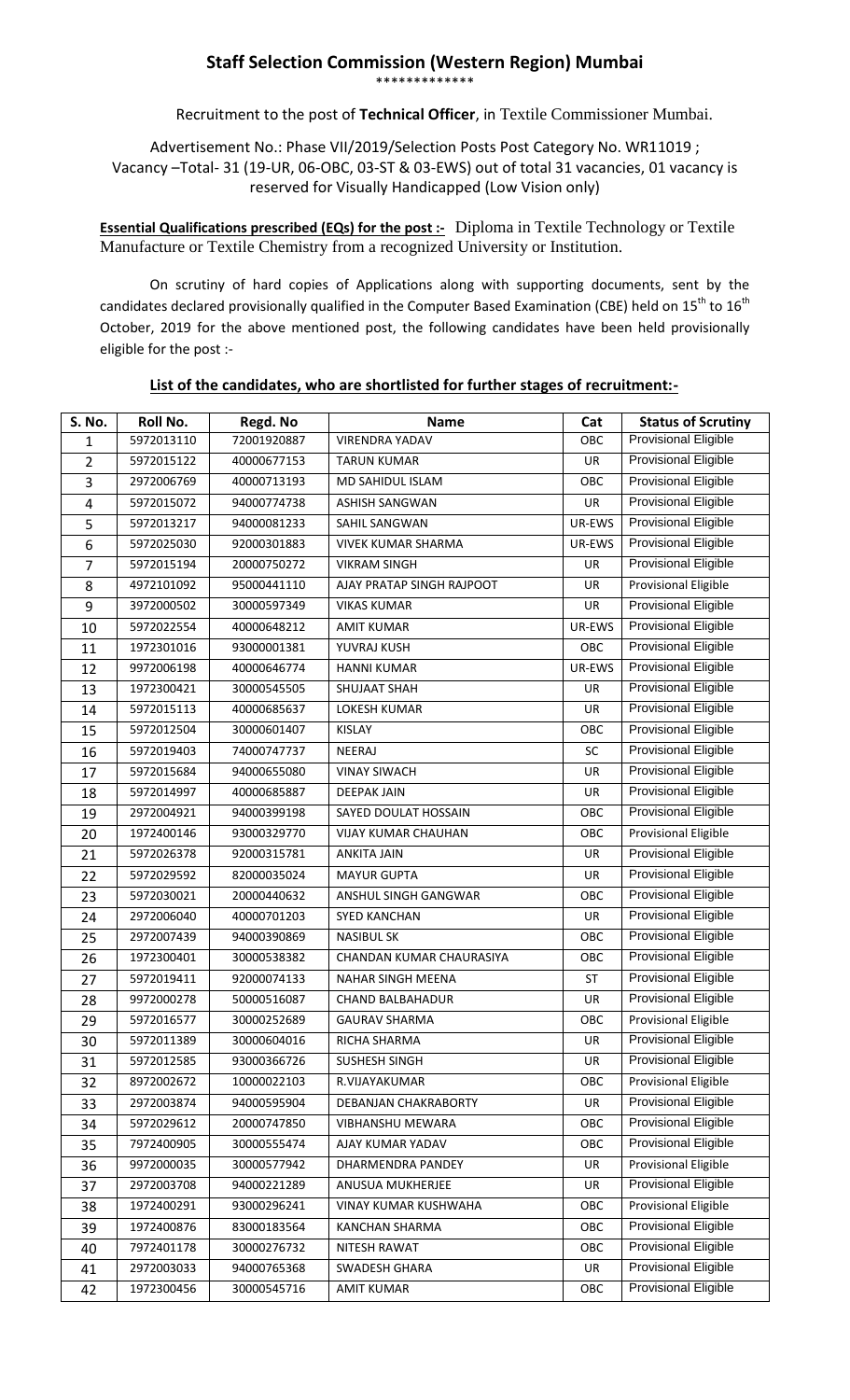| <b>S. No.</b> | Roll No.   | Regd. No    | <b>Name</b>                      | Cat       | <b>Status of Scrutiny</b>   |
|---------------|------------|-------------|----------------------------------|-----------|-----------------------------|
| 43            | 9972005376 | 50000531587 | VAISHNAVI GAUTAM KHOBRAGADE      | <b>SC</b> | Provisional Eligible        |
| 44            | 5972025032 | 92000562471 | <b>ASHUTOSH JOSHI</b>            | UR        | <b>Provisional Eligible</b> |
| 45            | 4972000908 | 30000588499 | HIMANI DIXIT                     | UR        | <b>Provisional Eligible</b> |
| 46            | 9972000616 | 92000573789 | <b>GHANSHYAM SUTHAR</b>          | OBC       | <b>Provisional Eligible</b> |
| 47            | 1972100760 | 72001808301 | PAWAN KUMAR                      | OBC       | Provisional Eligible        |
| 48            | 9972005017 | 50000485545 | ASHWIN ANIL AGRAWAL              | UR        | <b>Provisional Eligible</b> |
| 49            | 6972511230 | 10000553817 | ANURADHA BARMAN                  | OBC       | <b>Provisional Eligible</b> |
| 50            | 1972300149 | 93000418788 | PRASHANT KUMAR PANDAY            | UR-OH-    | <b>Provisional Eligible</b> |
|               |            |             |                                  | EWS       |                             |
| 51            | 5972031649 | 92000069363 | RAHUL KUMAR SURELA               | <b>SC</b> | <b>Provisional Eligible</b> |
| 52            | 2972008600 | 94000752148 | REJAUL BISWAS                    | OBC       | Provisional Eligible        |
| 53            | 7972400573 | 20000739538 | <b>VINIT KUMAR JAIN</b>          | UR-EWS    | <b>Provisional Eligible</b> |
| 54            | 4972000762 | 30000604639 | NASEEM AHAMED                    | UR        | <b>Provisional Eligible</b> |
| 55            | 6972550196 | 30000610376 | <b>NRIPATI SINGH PATEL</b>       | OBC       | <b>Provisional Eligible</b> |
| 56            | 1972400359 | 30000625281 | ANAND PRAKASH SINGH              | OBC       | Provisional Eligible        |
| 57            | 5972029526 | 20000703445 | <b>MUKUND MANI</b>               | OBC       | Provisional Eligible        |
| 58            | 2972003961 | 40000650215 | SAIKAT BHATTACHARYYA             | UR        | <b>Provisional Eligible</b> |
| 59            | 5972014958 | 30000287607 | <b>RISHABH GURUDEV</b>           | <b>UR</b> | <b>Provisional Eligible</b> |
| 60            | 5972029287 | 72001434809 | <b>GHANSHYAM SHARMA</b>          | UR-EWS    | <b>Provisional Eligible</b> |
| 61            | 9972002796 | 50000605147 | SARVESH PRASHANT NANCHE          | UR        | <b>Provisional Eligible</b> |
| 62            | 5972016047 | 83000057402 | SANTULAN KUMAR GANGWAR           | OBC       | Provisional Eligible        |
| 63            | 5972023308 | 40000020346 | <b>LAKHVIR SINGH</b>             | OBC       | <b>Provisional Eligible</b> |
| 64            | 9972000136 | 50000308344 | SINGH RAHUL BHUPENDRASINGH       | UR-EWS    | Provisional Eligible        |
| 65            | 1972103259 | 82000172949 | <b>UDAY BHARATI</b>              | OBC       | <b>Provisional Eligible</b> |
| 66            | 1972300385 | 30000545640 | PRANSHUTA MISHRA                 | UR-EWS    | <b>Provisional Eligible</b> |
| 67            | 2972002761 | 40000459217 | TUHIN METE                       | <b>SC</b> | <b>Provisional Eligible</b> |
| 68            | 2972004798 | 30000582717 | <b>HEMANT KUMAR</b>              | OBC       | <b>Provisional Eligible</b> |
| 69            | 2972002213 | 40000199068 | <b>SOUMIK PAUL</b>               | UR        | <b>Provisional Eligible</b> |
| 70            | 5972019281 | 94000130207 | NITESH KUMAR                     | SC        | <b>Provisional Eligible</b> |
| 71            | 9972001224 | 40000635926 | SHAKTI PRASAD NANDA              | UR        | <b>Provisional Eligible</b> |
| 72            | 7972101783 | 94000724684 | MOHAN KUMAR SAHANI               | UR        | <b>Provisional Eligible</b> |
| 73            | 9972005587 | 50000557435 | KHAIRMODE KRUTIKA SUDHIR         | <b>SC</b> | <b>Provisional Eligible</b> |
| 74            | 2972003414 | 74001623743 | <b>BABURALI MOLLA</b>            | OBC       | <b>Provisional Eligible</b> |
| 75            | 9972000493 | 75001147022 | ROY KAMLESHBHAI BABUBHAI         | SC        | Provisional Eligible        |
| 76            | 9972002179 | 50000557146 | DAMLE CHAITANYA PRASADRAO        | <b>UR</b> | <b>Provisional Eligible</b> |
| 77            | 5972030018 | 20000733794 | SUDARSHAN SWARNKAR               | OBC       | <b>Provisional Eligible</b> |
| 78            | 9972006717 | 50000524174 | RAHUL RAVSAHEB BHILWADE          | UR        | <b>Provisional Eligible</b> |
| 79            | 5972015214 | 95000679173 | <b>MANOJ KUMAR</b>               | OBC       | <b>Provisional Eligible</b> |
| 80            | 7972101057 | 40000728559 | MEENAKHI                         | OBC       | <b>Provisional Eligible</b> |
| 81            | 9972005987 | 50000606122 | <b>MAYANK BANAFAR</b>            | UR        | <b>Provisional Eligible</b> |
| 82            | 5972013454 | 20000749172 | MEHARCHAND                       | OBC       | <b>Provisional Eligible</b> |
| 83            | 2972005017 | 40000711699 | NURUL ISLAM                      | UR        | <b>Provisional Eligible</b> |
| 84            | 9972005568 | 50000554877 | PRADNYA KAILASH NIRBHAVNE        | <b>SC</b> | Provisional Eligible        |
| 85            | 9972000694 | 95000203106 | HADIYA ALPESHBHAI MANGALBHAI     | OBC       | <b>Provisional Eligible</b> |
| 86            | 4972000830 | 30000586633 | AMIT KUMAR TRIPATHI              | UR        | <b>Provisional Eligible</b> |
| 87            | 1972400354 | 50000557181 | PRAKASH ROSHAN                   | OBC       | <b>Provisional Eligible</b> |
| 88            | 5972016901 | 73000394586 | PRADEEP KUMAR KUSHWAHA           | OBC       | <b>Provisional Eligible</b> |
| 89            | 5972008001 | 30000372586 | SHIKHA YADAV                     | OBC       | Provisional Eligible        |
| 90            | 2972002052 | 40000672789 | SUMAN KALYAN MANDAL              | UR        | <b>Provisional Eligible</b> |
| 91            | 7972100693 | 40000702214 | ROOPAM CHAUHAN                   | SC        | <b>Provisional Eligible</b> |
| 92            | 9972001348 | 50000469876 | <b>AMAN GUPTA</b>                | UR        | <b>Provisional Eligible</b> |
| 93            | 4972001216 | 50000594855 | <b>MONU SHARMA</b>               | UR        | <b>Provisional Eligible</b> |
| 94            | 6972511229 | 40000638629 | RAKESH KUMAR                     | OBC       | <b>Provisional Eligible</b> |
| 95            | 1972300445 | 30000555095 | ADYA SHANKAR TIWARY              | UR        | <b>Provisional Eligible</b> |
| 96            | 8972002167 | 10000309218 | THIRUNAVUKKARASU                 | OBC       | <b>Provisional Eligible</b> |
| 97            | 1972103310 | 20000744079 | <b>AJAY KUMAR</b>                | OBC       | <b>Provisional Eligible</b> |
| 98            | 9972006752 | 75000649593 | <b>GOMASE AVINASH RAMKRUSHNA</b> | OBC       | <b>Provisional Eligible</b> |
| 99            | 8972001227 | 10000587255 | <b>ESAKKIMUTHU N</b>             | OBC       | <b>Provisional Eligible</b> |
|               |            |             |                                  |           |                             |